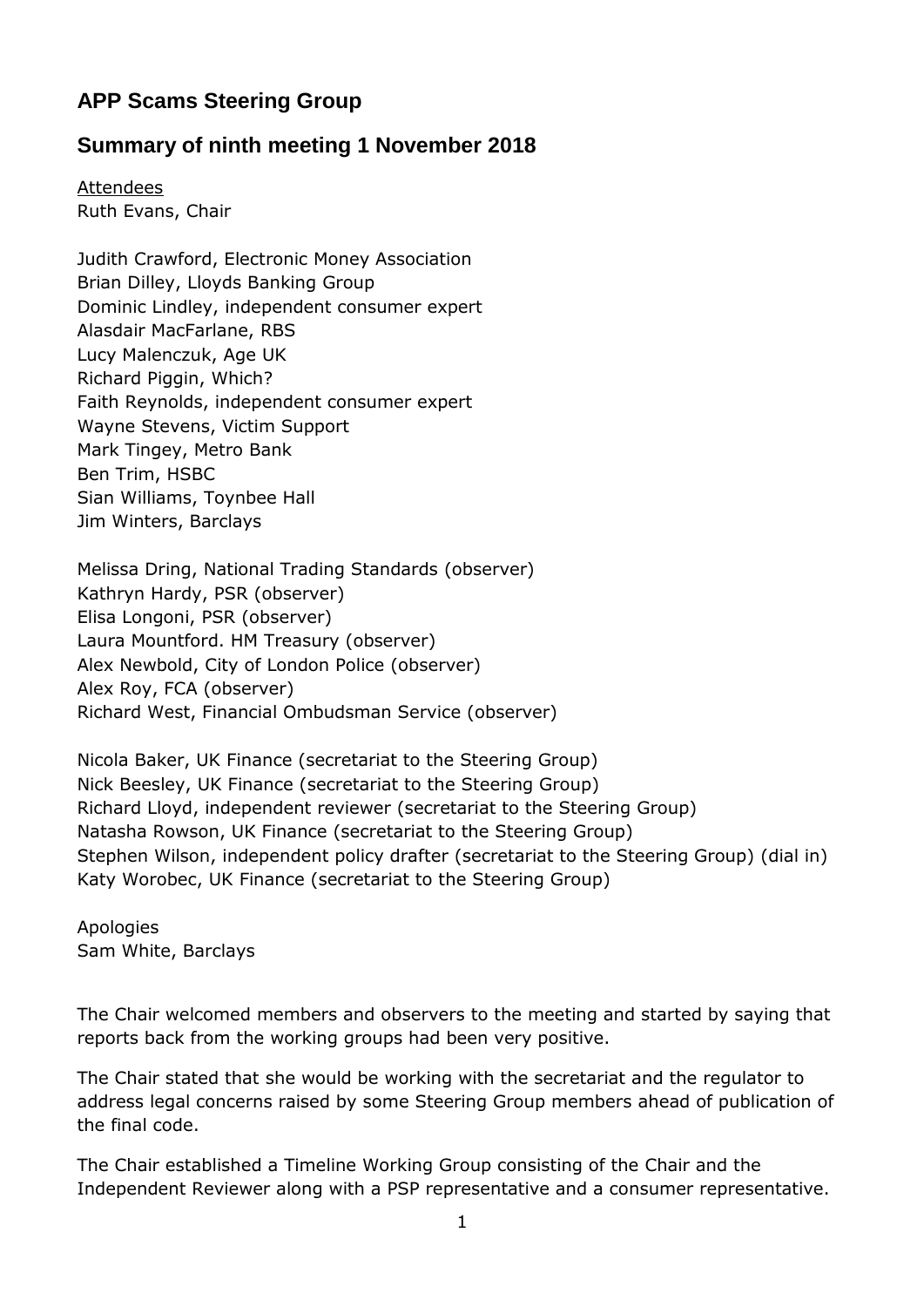This working group is tasked with drafting a paper providing recommendations on the subject of the CRM code implementation timelines for circulation prior to the next steering group meeting.

The Steering Group discussed the appointment of a consultant to handle reviewing consultation responses for confidential information and summarising them, and the importance of independence from either PSPs, consumer groups and previous work in this arena such as the super-complaint. As agreed and instructed by the Steering Group, the PSR will appoint a consultant in consultation with the Chair and Independent reviewer.

# Updates from the Working Groups

#### No-Blame Working Group

The PSP representative co-chair of the No Blame Working Group presented a progress update paper that had been circulated prior to the Steering Group meeting. The paper listed the possible sources of funds which the working group was evaluating. Members of the working group are currently in the process of analysing the possible sources of funding and the results will be discussed at an upcoming working group meeting.

The working group co-chair stated that UK Finance had worked with member PSPs in order to estimate the total size of the no-blame scenario funding amount and that a target amount had now been agreed. It was noted that modelling is inherently uncertain, but it helps provide a reasonable order of magnitude figure to work with. PSPs that shared budgeting projections with UK Finance were not able to see other PSPs figures for competition law reasons.

# Evidential Approach Working Group

The consumer representative co-chair stated that the group had agreed to go through the code line by line and to categorise the suggested evidence into that evidence that would tend to suggest compliance and that evidence that would tend to suggest noncompliance. Those PSPs represented in the working group said that this would help them to operationalise the code.

There have been two meetings of the evidential approach working group so far with the first looking at the evidential approach for the sending PSPs and the second looking at the consumer level of care. There had been no substantial issues identified in the sending PSPs meeting, but some issues had been identified with the consumer meeting including when and to what extent consumers are expected to verify the person that they are paying.

The remaining two meetings of the evidential approach working group will be looking at the receiving PSP approach and the evidential approach for vulnerable customers.

It was noted that there could be a relationship between the governance and the evidential approach as there will be some things that might be better evidenced on a system level by a PSP under the governance, such as, was the effective warning system turned on at the time.